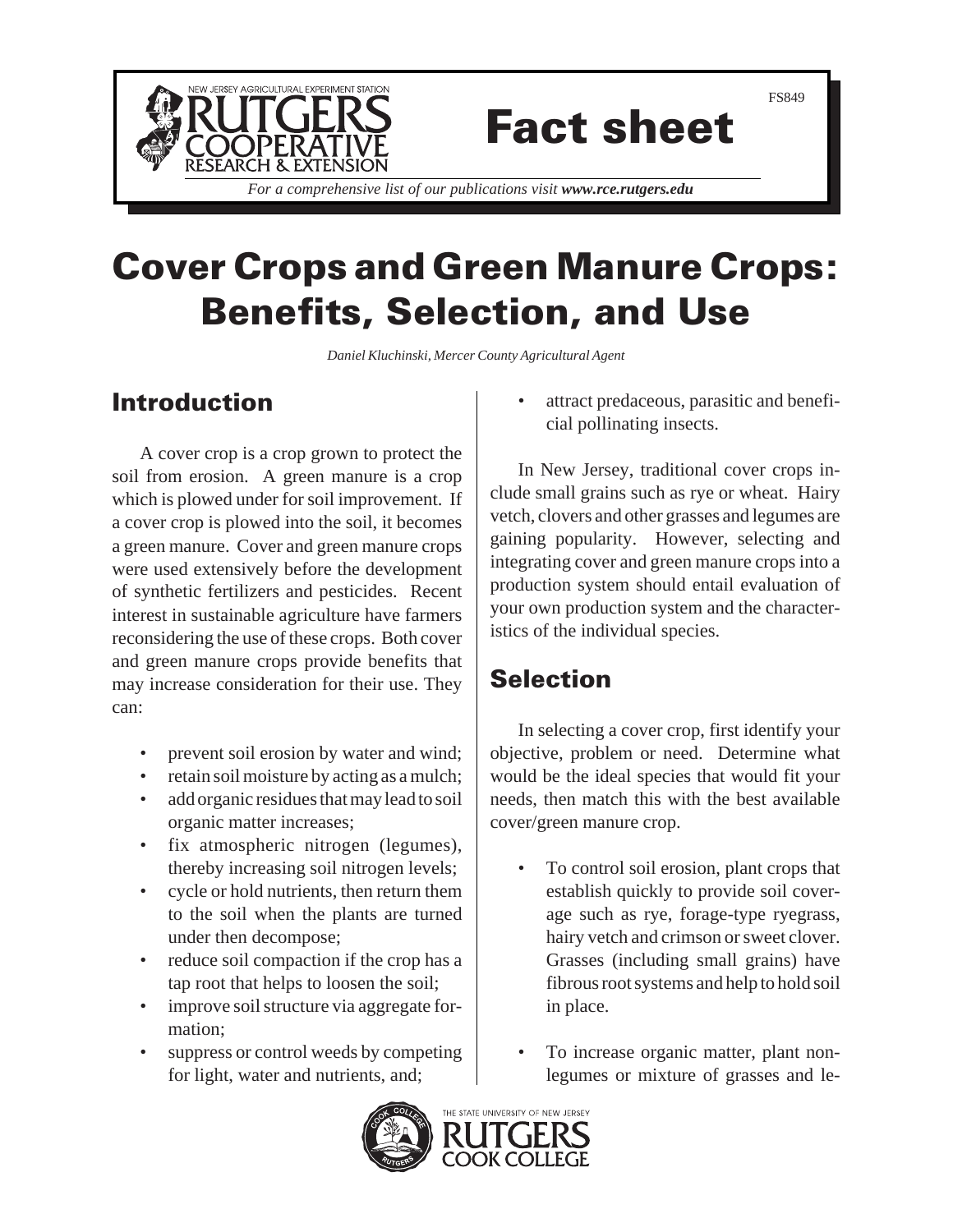gumes. Small grains can provide significant amounts of biomass vegetation. Once tilled under, the vegetation decomposes over time, adding valuable organic matter and humus. During this process, nitrogen may become immobilized or unavailable to plants, particularly when crop residues or stalks are tilled into the soil. Combining these crops with legumes, or applying additional nitrogen fertilizer or manure, can help to reduce this problem by accelerating decomposition of the more mature crop material.

• To supply nitrogen to subsequent crops, select a legume. Legumes include alfalfa, clovers and hairy vetch. Through a symbiotic relationship with *Rhizobium* spp. bacteria, legumes can fix atmospheric nitrogen. Legumes can supply up to 300 lb. N/A, with 20 to 60 percent available to next crop, depending on type of legume, weather and soil conditions, and stand. Potential nitrogen contributions for selected legumes are listed in Table 1.

#### Table 1. Potential Nitrogen Fixation of Selected Legumes

| Crop           | <b>Estimated Production</b><br>lbs. N/A/year |
|----------------|----------------------------------------------|
| alfalfa        | 160-200                                      |
| clover, alsike | 120-140                                      |
| clover, Ladino | 180-200                                      |
| clover, sweet  | 140-180                                      |
| crownyetch     | 80-120                                       |
| hairy vetch    | 80-250                                       |

To prevent nutrient loss over winter, small grains can be planted in the fall. These crops use residual soil nitrogen from the preceding crop fertilization that might be lost from the upper soil profile by leaching. Once the crop is incorporated in the soil, nitrogen and other nutrients become available to subsequent crops by their decomposition.

- To loosen compacted soils and break plow-pans, plant crops with taproots. These include alfalfa, any of the clovers and the sweet clovers.
- Cover crops can provide an increment of weed control by competing for light, water and nutrients. Fast growing covers such as buckwheat, or large biomass producers such as hairy vetch or sudangrass, can be grown. Using higher seeding rates also increases the competitiveness of the cover crop.
- Cover crops may attract beneficial insects, particularly when flowering, as they provide a food source. However, allowing these crops to reach maturity may complicate their control if they have gone to seed or have excessive growth that is difficult to incorporate.

### Integration

Cover and green manure crops can be grown at different times of the year. Depending on the crop rotation being used, they can be grown after a cash crop or overseeded (planted into a standing crop). They can protect the soil over winter, then be plowed into the soil. It is important to identify the time period that the cover or green manure crop can be successfully established. Then, one must consider how the crop will be planted. To begin, consider the following:

Examine your crop rotation and note when the cash crops are planted and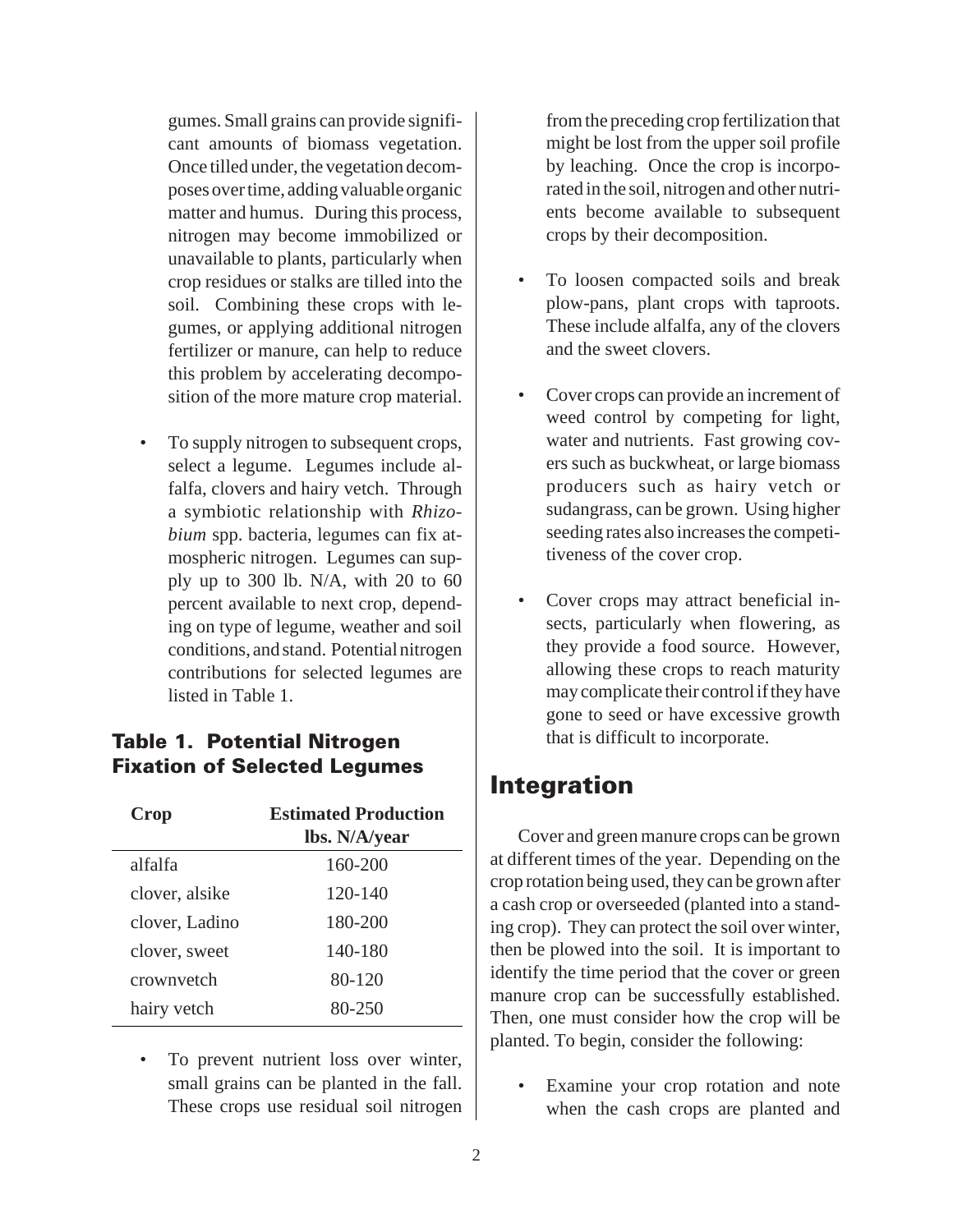harvested. Look for open times when a cover crop can be established. Plan ahead as timing is critical.

- Predict the weather conditions at and after establishment. Can the cover crop be planted with adequate time to germinate and establish before winter, or mature and be controlled before the next cash crop and still provide the benefits you are seeking? Try to broadcast seed before rains are expected to help establishment.
- Consider how the crop will be established. Must the seed be incorporated? Can it be relied upon to germinate on the surface? If not, overseeding with a broadcast seeder is not an option. Will the cover/green manure crop seed be relay cropped or companion seeded? Relay cropping is the establishment of the cover crop in the standing cash crop. Planting a cover while cultivating corn is an example. Companion cropping is planting both the cover and cash crop at the same time. Can the cover crop be over seeded into the existing crop? This method is also called intercropping. Is the crop shade tolerant? Consider the use and time for establishment by considering life cycle, hardiness and growth rate.
- Determine how the crop will be controlled. Can or will you mow, spray, till or graze it? This depends on your production system as well as the characteristics of the cover and green manure crops. Some crops such as hairy vetch and crimson clover must be controlled before its seed matures unless its perpetuation is desired. Sudangrass is a tall, fast growing plant that may require

mowing throughout the season. In these cases, the crops may require additional efforts or techniques to handle them.

By combining the selection and integration process when planning, a list of needs or requirements can be drawn up. Then, using additional information, such as that contained in Table 2, one or more species can be selected for use. Understand that it may be difficult to determine what species might be best suited, as individual production practices and conditions will vary greatly for every farmer.

## Evaluation

Before planting one species on a large scale, evaluate the choices that appear to be best suited for your needs. Use test strips within your field. One method is to select areas that are 10 x 50 feet or larger. Plant at least 2 species or several varieties of one species. Record date and rate of seeding and subsequent weather conditions, particularly those affecting emergence and establishment of the seedlings. Also note vigor, competitiveness and ease of control. Then select the best species for your situation, considering cost, availability of seed, ease of establishment, degree of erosion control, weed control, or benefit to the following cash crop.

## Conclusions

Cover or green manure crops can be very beneficial when the correct crop is selected and properly used. When selecting a cover or green manure species, first identify your objectives or needs and the time period when the cover crop can be successfully established. Then consider which would best fit your situation and match it with the best available species. To determine the best fit for your conditions, test several species within your field, then choose the best based on performance, cost and availability.